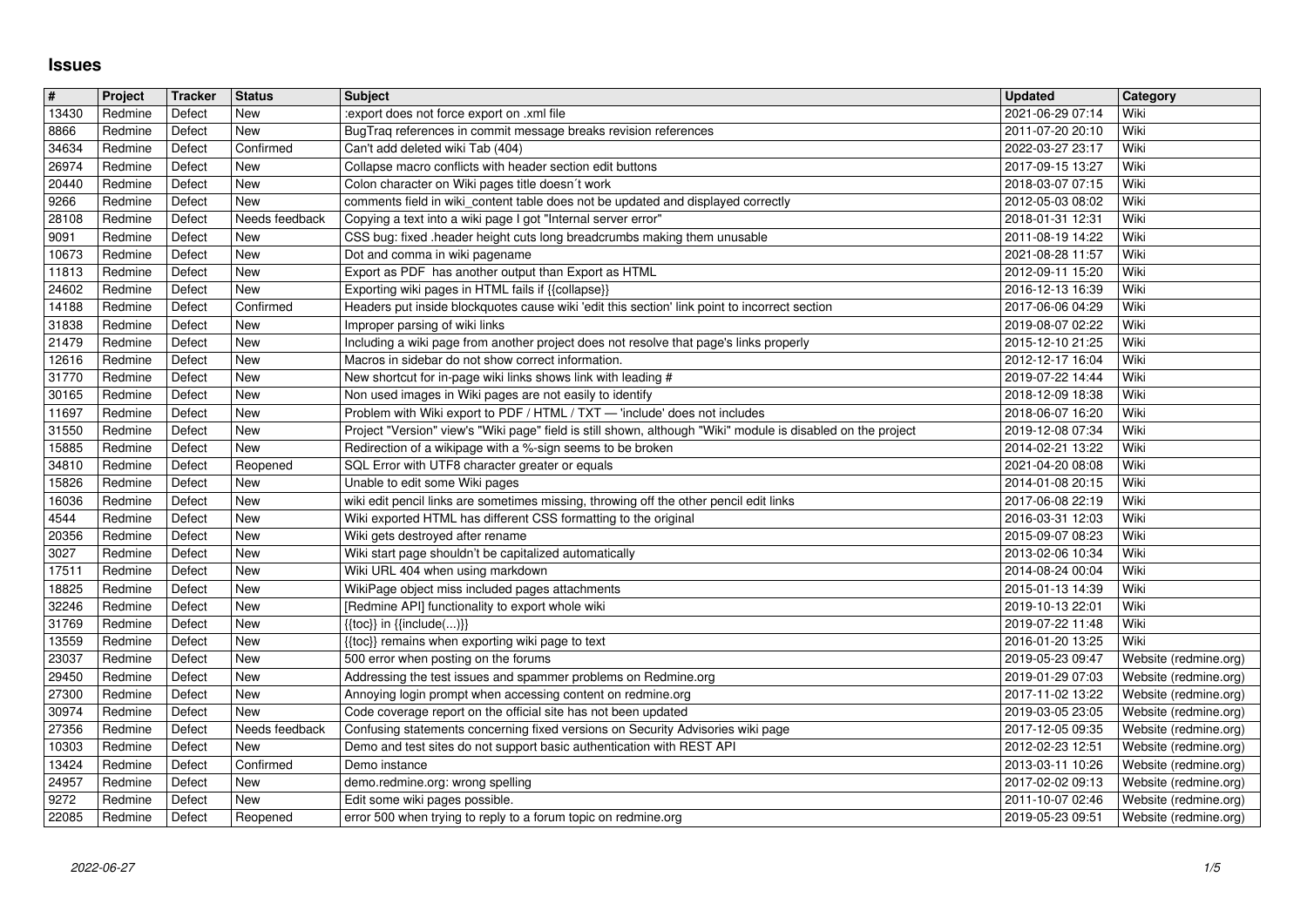| $\overline{\boldsymbol{H}}$ | Project            | Tracker          | <b>Status</b>           | <b>Subject</b>                                                                                                                                   | <b>Updated</b>                       | Category                                       |
|-----------------------------|--------------------|------------------|-------------------------|--------------------------------------------------------------------------------------------------------------------------------------------------|--------------------------------------|------------------------------------------------|
| 28882<br>20367              | Redmine<br>Redmine | Defect<br>Defect | Confirmed<br><b>New</b> | <b>GDPR</b> compliance<br>I catch internal server error when I try commit a edit message.                                                        | 2021-05-11 05:59<br>2015-07-18 04:50 | Website (redmine.org)<br>Website (redmine.org) |
| 32201                       | Redmine            | Defect           | New                     | Issue auto-assignment to JPL based on Website category                                                                                           | 2019-10-08 06:36                     | Website (redmine.org)                          |
| 9172<br>33544               | Redmine<br>Redmine | Defect<br>Defect | New<br>New              | New issue page should frown upon test issue submissions<br>One of the SSL Certificates of redmine.org seems to be expired                        | 2011-09-02 09:11<br>2020-06-25 11:49 | Website (redmine.org)<br>Website (redmine.org) |
| 21379                       | Redmine            | Defect           | New                     | Plugin author is not able to delete plugin versions                                                                                              | 2015-11-29 23:37                     | Website (redmine.org)                          |
| 19711<br>20598              | Redmine<br>Redmine | Defect<br>Defect | New<br>New              | Plugin check not working if name does not equal page<br>Plugin ratings with zero stars not possible                                              | 2015-04-29 22:17<br>2015-09-06 18:51 | Website (redmine.org)<br>Website (redmine.org) |
| 12950                       | Redmine            | Defect           | Reopened                | priority dropdown empty on m.redmine.org                                                                                                         | 2013-04-10 18:06                     | Website (redmine.org)                          |
| 19229<br>14799              | Redmine<br>Redmine | Defect<br>Defect | Reopened<br><b>New</b>  | redmine.org plugin page only shows latest version compatibility<br>Redmine.org throws many errors on massupload                                  | 2015-03-07 20:00<br>2013-08-29 11:52 | Website (redmine.org)<br>Website (redmine.org) |
| 10292                       | Redmine            | Defect           | New                     | replying to messages in forum is always considered spam                                                                                          | 2012-02-22 20:41                     | Website (redmine.org)                          |
| 9633<br>7095                | Redmine<br>Redmine | Defect<br>Defect | New<br>New              | Some typos on the front page.<br>Spam filter false trigger                                                                                       | 2011-12-23 13:17<br>2010-12-10 23:08 | Website (redmine.org)<br>Website (redmine.org) |
| 24864                       | Redmine            | Defect           | New                     | svn.redmine.org: "The certificate is not issued by a trusted authority"                                                                          | 2019-06-10 10:27                     | Website (redmine.org)                          |
| 19002<br>26407              | Redmine<br>Redmine | Defect<br>Defect | Resolved<br>New         | Typos in descriptions of buildin macros (seen through {{macro_list}} output)<br>Unable to edit a comment on redmine.org                          | 2015-02-18 12:38<br>2017-07-12 20:46 | Website (redmine.org)<br>Website (redmine.org) |
| 13893                       | Redmine            | Defect           | Confirmed               | Unable to load default configuration data on m.redmine.org                                                                                       | 2013-05-04 04:09                     | Website (redmine.org)                          |
| 32438<br>24557              | Redmine<br>Redmine | Defect<br>Defect | New<br><b>New</b>       | Update the public site www.redmine.org ti latest release<br>Update time zones databese on the web site http://www.redmine.org                    | 2020-12-28 02:53<br>2020-07-29 09:48 | Website (redmine.org)<br>Website (redmine.org) |
| 15110                       | Redmine            | Defect           | New                     | Wiki annotate is showing wrong versions in which lines were last changed                                                                         | 2015-07-04 05:04                     | Website (redmine.org)                          |
| 30804<br>19105              | Redmine<br>Redmine | Defect<br>Defect | New<br>Confirmed        | Wrong russian timezones.<br>[Plugin directory] ratings link in plugin show view is pointing to missing anchor                                    | 2019-02-13 14:05<br>2017-06-02 07:38 | Website (redmine.org)<br>Website (redmine.org) |
| 31693                       | Redmine            | Defect           | New                     | Bad position for attachment file description field on mobile screens                                                                             | 2019-07-07 13:21                     | UI - Responsive                                |
| 29694                       | Redmine            | Defect           | New                     | Some buttons in wiki toolbar are hidden in responsive layout                                                                                     | 2020-02-17 17:25                     | UI - Responsive<br>UI                          |
| 28404<br>7496               | Redmine<br>Redmine | Defect<br>Defect | New<br>New              | "Cancel" does not cancel a ticket update<br>"Custom queries" should use natural ordering                                                         | 2018-03-22 12:49<br>2019-07-18 17:02 | UI                                             |
| 4953                        | Redmine            | Defect           | Confirmed               | "In the past N days" filter displays N+1 days                                                                                                    | 2016-12-23 10:26                     | UI                                             |
| 35153<br>10483              | Redmine<br>Redmine | Defect<br>Defect | New<br>New              | Add a touch icon<br>After creating a new relation on a issue the relation is not displayed, in some cases                                        | 2021-04-27 13:08<br>2012-03-26 09:43 | UI<br>UI                                       |
| 20597                       | Redmine            | Defect           | New                     | Ajax indicator is displayed below modal boxes                                                                                                    | 2015-08-26 06:15                     | UI                                             |
| 33702<br>31972              | Redmine<br>Redmine | Defect<br>Defect | New<br>New              | Allow pasting dates into date fields<br>An empty group_count badge is displayed when grouped with created_on                                     | 2020-07-08 04:59<br>2019-09-11 02:49 | UI<br>UI                                       |
| 5327                        | Redmine            | Defect           | Reopened                | Auth source LDAP parameters being filled incorrectly                                                                                             | 2011-07-07 13:52                     | UI                                             |
| 20871<br>23651              | Redmine<br>Redmine | Defect<br>Defect | New<br>New              | CHROME, Using Scroll Wheel for Multi-select List Custom Fields is not User-Friendly<br>Closed projects are listed in main quick jump box         | 2015-09-28 22:41<br>2016-09-06 12:46 | UI<br>UI                                       |
| 36574                       | Redmine            | Defect           | New                     | context-menu on task                                                                                                                             | 2022-02-24 13:53                     | UI                                             |
| 668<br>23224                | Redmine<br>Redmine | Defect<br>Defect | New<br>New              | Date input fields don't respect date format settings<br>Datepicker doesn't obey the user's settings format                                       | 2019-12-05 11:43<br>2021-05-19 22:24 | UI<br> U                                       |
| 23414                       | Redmine            | Defect           | Needs feedback          | Datepickers don't show in Firefox                                                                                                                | 2016-09-22 15:29                     | luı                                            |
| 34473<br>29695              | Redmine<br>Redmine | Defect<br>Defect | Confirmed<br>New        | Displaying the table of content on the right causes wrong position<br>Duplicated assignee option when selecting a category with default assignee | 2020-12-19 10:02<br>2018-09-30 11:39 | l UI<br>l UI                                   |
| 4073                        | Redmine            | Defect           | Confirmed               | Editing/deleting cross-projects custom query mistakenly redirects to "All issues" page                                                           | 2013-05-11 04:02                     | l UI                                           |
|                             |                    |                  |                         |                                                                                                                                                  |                                      |                                                |
|                             |                    |                  |                         |                                                                                                                                                  |                                      |                                                |
|                             |                    |                  |                         |                                                                                                                                                  |                                      |                                                |
|                             |                    |                  |                         |                                                                                                                                                  |                                      |                                                |
|                             |                    |                  |                         |                                                                                                                                                  |                                      |                                                |
|                             |                    |                  |                         |                                                                                                                                                  |                                      |                                                |
|                             |                    |                  |                         |                                                                                                                                                  |                                      |                                                |
|                             |                    |                  |                         |                                                                                                                                                  |                                      |                                                |
|                             |                    |                  |                         |                                                                                                                                                  |                                      |                                                |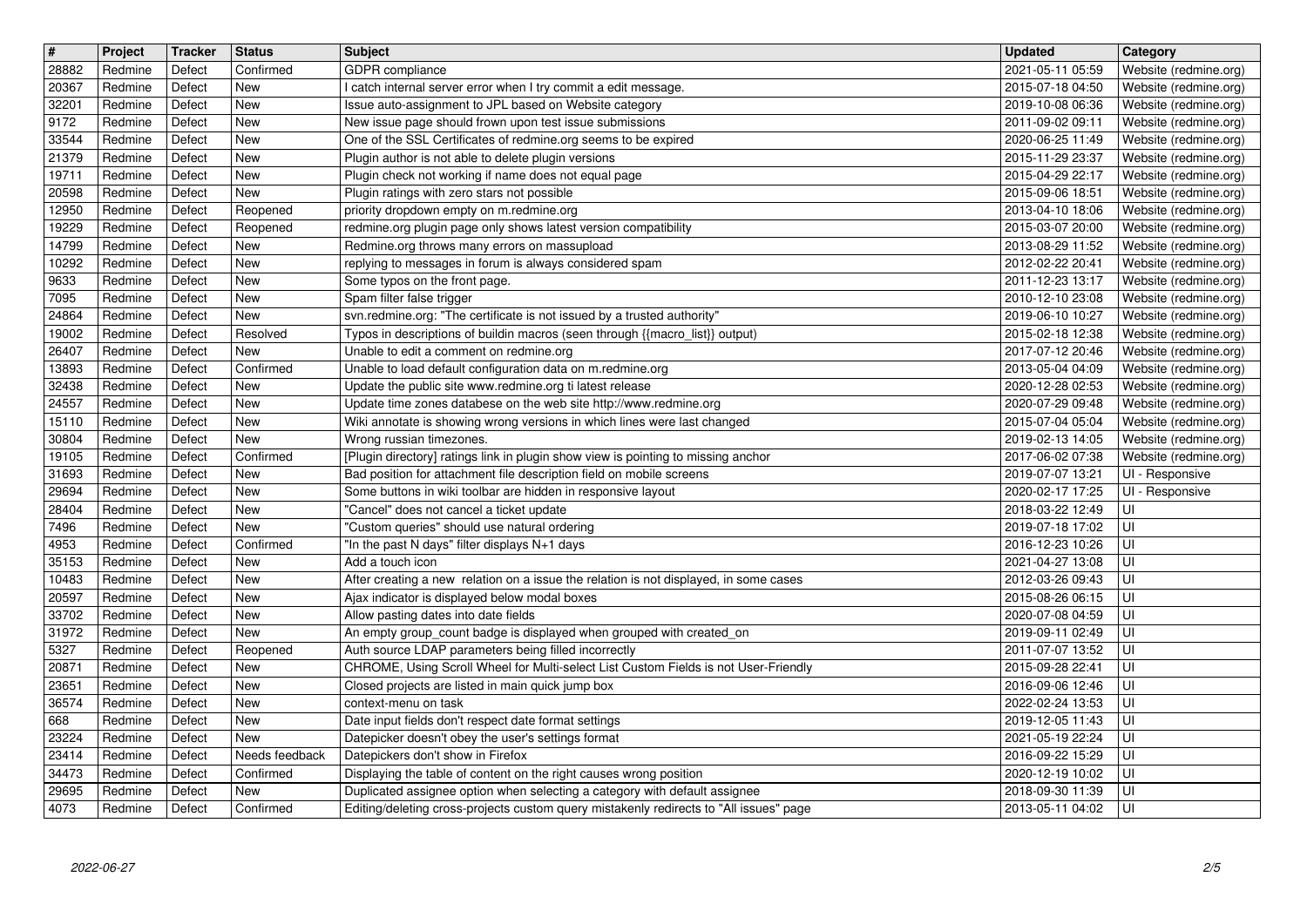| $\overline{\boldsymbol{H}}$ | Project            | Tracker          | <b>Status</b>                | <b>Subject</b>                                                                                                                                                         | <b>Updated</b>                       | Category     |
|-----------------------------|--------------------|------------------|------------------------------|------------------------------------------------------------------------------------------------------------------------------------------------------------------------|--------------------------------------|--------------|
| 32840<br>5749               | Redmine<br>Redmine | Defect<br>Defect | Needs feedback<br><b>New</b> | Element title appears blank<br>ETag on activity page ignores module, theme, project name changes                                                                       | 2021-02-27 09:20<br>2010-08-09 21:06 | UI<br>l UI   |
| 28447                       | Redmine            | Defect           | <b>New</b>                   | fields_for produces a broken <label for=""> value</label>                                                                                                              | 2018-03-28 05:08                     | l UI         |
| 5871                        | Redmine            | Defect           | Confirmed                    | Hard coded English strings in Wiki                                                                                                                                     | 2013-01-15 09:17                     | UI           |
| 32167<br>33502              | Redmine<br>Redmine | Defect<br>Defect | <b>New</b><br><b>New</b>     | Inconsistent border coloring of UI elements?<br>Issue field labels for fields with descriptions are missing styling on issues show view.                               | 2019-09-28 18:17<br>2020-05-27 04:10 | UI<br>l UI   |
| 9170                        | Redmine            | Defect           | <b>New</b>                   | Issue List alignment                                                                                                                                                   | 2011-09-01 22:49                     | ΙUΙ          |
| 7645<br>33415               | Redmine<br>Redmine | Defect<br>Defect | <b>New</b><br><b>New</b>     | Issue summary should filter Assignee & Author lists<br>Issue#closable? doesn't handle the case of issues with open subtask(s) ánd being blocked by other open issue(s) | 2011-02-18 08:48<br>2022-03-19 11:26 | Ul<br>UI     |
| 32899                       | Redmine            | Defect           | Confirmed                    | Javascript error caused by tooltip                                                                                                                                     | 2020-05-03 04:34                     | UI           |
| 28356<br>36901              | Redmine<br>Redmine | Defect<br>Defect | <b>New</b><br>Confirmed      | Jump to a project not showing whole project name<br>Jump to project is misaligned in Safari 15.4                                                                       | 2018-03-18 12:11<br>2022-06-20 19:42 | UI<br>UI     |
| 5016                        | Redmine            | Defect           | <b>New</b>                   | link_to_if_authorized does not display an authorized linke if passing a named url                                                                                      | 2011-03-16 20:14                     | U            |
| 27038<br>20646              | Redmine<br>Redmine | Defect<br>Defect | <b>New</b><br><b>New</b>     | Lost Password link on login page is not accessible on iOS VoiceOver<br>Maximum attachment size displayed/labeled incorrectly                                           | 2017-10-19 08:21<br>2015-09-14 18:54 | l Ul<br>l Ul |
| 10310                       | Redmine            | Defect           | <b>New</b>                   | Member search should distinguish people in case of duplicate names                                                                                                     | 2012-02-23 23:31                     | l Ul         |
| 18355<br>5908               | Redmine<br>Redmine | Defect<br>Defect | <b>New</b><br>Confirmed      | Missing CSS class 'tabular'<br>Odd rendering of right click menu in Firefox                                                                                            | 2020-04-06 19:34<br>2013-01-15 10:28 | UI<br>UI     |
| 19628                       | Redmine            | Defect           | Needs feedback               | Padding in Issue textarea                                                                                                                                              | 2015-05-15 06:24                     | UI           |
| 33647<br>13522              | Redmine<br>Redmine | Defect<br>Defect | <b>New</b><br><b>New</b>     | Paste images from the clipboard does not work when editing existing issue notes<br>Private field is shown as required                                                  | 2021-11-29 12:31<br>2013-05-01 15:15 | UI<br>UI     |
| 4956                        | Redmine            | Defect           | <b>New</b>                   | Proejct Settings submenu disappearing when viewing another controller                                                                                                  | 2010-03-04 06:33                     | IJ           |
| 11010<br>34922              | Redmine<br>Redmine | Defect<br>Defect | Reopened<br>Confirmed        | Redmine 2.0 does not support Microsoft Quotes<br>Reload whole time entries form on project change                                                                      | 2012-05-24 20:05<br>2022-02-03 08:14 | l Ul<br>UI   |
| 13773                       | Redmine            | Defect           | <b>New</b>                   | remove "main-menu" div when the project menu is empty                                                                                                                  | 2021-07-02 03:56                     | ΙUΙ          |
| 30232                       | Redmine            | Defect           | <b>New</b>                   | Renaming some of the containers to HTML5 specific tags instead of just DIVs                                                                                            | 2018-12-16 10:53                     | UI           |
| 37000<br>6179               | Redmine<br>Redmine | Defect<br>Defect | <b>New</b><br><b>New</b>     | Repositories are not displaying properly at 125% in Safari 15.4<br>Required fields aren't denoted on the batch-edit forms                                              | 2022-04-21 12:15<br>2010-08-19 23:08 | l Ul<br>UI   |
| 8056                        | Redmine            | Defect           | <b>New</b>                   | Some fields should be shown LTR even in RTL locales                                                                                                                    | 2011-04-07 09:43                     | UI           |
| 2669<br>32107               | Redmine<br>Redmine | Defect<br>Defect | <b>New</b><br><b>New</b>     | Square brackets in SVN comments (and probably elsewhere)<br>Stuck tool-tips on My page when attempting to reposition widgets                                           | 2012-05-03 08:08<br>2019-09-22 00:55 | UI<br>U      |
| 37282                       | Redmine            | Defect           | <b>New</b>                   | subtask isn't displayed correctly since 4.2.7                                                                                                                          | 2022-06-25 08:55                     | luı          |
| 8870<br>9588                | Redmine<br>Redmine | Defect<br>Defect | <b>New</b><br>New            | Table in wiki is too long<br>Text fields used for data entry should trim whitespace.                                                                                   | 2011-07-21 14:02<br>2021-02-01 05:27 | l Ul<br>luı  |
| 10921                       | Redmine            | Defect           | New                          | Textbox not proper and Redmine icon not displaying for Title                                                                                                           | 2012-05-22 11:42                     | l Ul         |
| 9587<br>5513                | Redmine<br>Redmine | Defect<br>Defect | New<br><b>New</b>            | The 'Affected Version' popup menu should be reversed.<br>The length of Name filed in add new category does not match max length                                        | 2011-11-16 19:25<br>2016-02-07 08:38 | l Ul<br>ΙUΙ  |
| 8812                        | Redmine            | Defect           | <b>New</b>                   | Ticket list: Editing saved filter - Condition hidden                                                                                                                   | 2012-03-06 11:12                     | l UI         |
| 17590<br>7973               | Redmine<br>Redmine | Defect<br>Defect | New<br>New                   | Ul issue in Redmine Roadmap page<br>UI issue: edit options invisible and users simply do not see the "Sign in" link                                                    | 2014-08-01 05:22<br>2011-03-25 19:45 | U <br>lui    |
| 6301                        | Redmine            | Defect           | New                          | Unintuitive display of groups in project settings                                                                                                                      | 2010-09-05 23:37                     | l UI         |
| 34965<br>10700              | Redmine<br>Redmine | Defect<br>Defect | <b>New</b><br><b>New</b>     | UnWatch ticket does not work thows 403 Forbidden when clicked<br>Usability - Change Password                                                                           | 2021-03-26 19:06<br>2012-04-23 22:07 | l UI<br>l UI |
|                             |                    |                  |                              |                                                                                                                                                                        |                                      |              |
|                             |                    |                  |                              |                                                                                                                                                                        |                                      |              |
|                             |                    |                  |                              |                                                                                                                                                                        |                                      |              |
|                             |                    |                  |                              |                                                                                                                                                                        |                                      |              |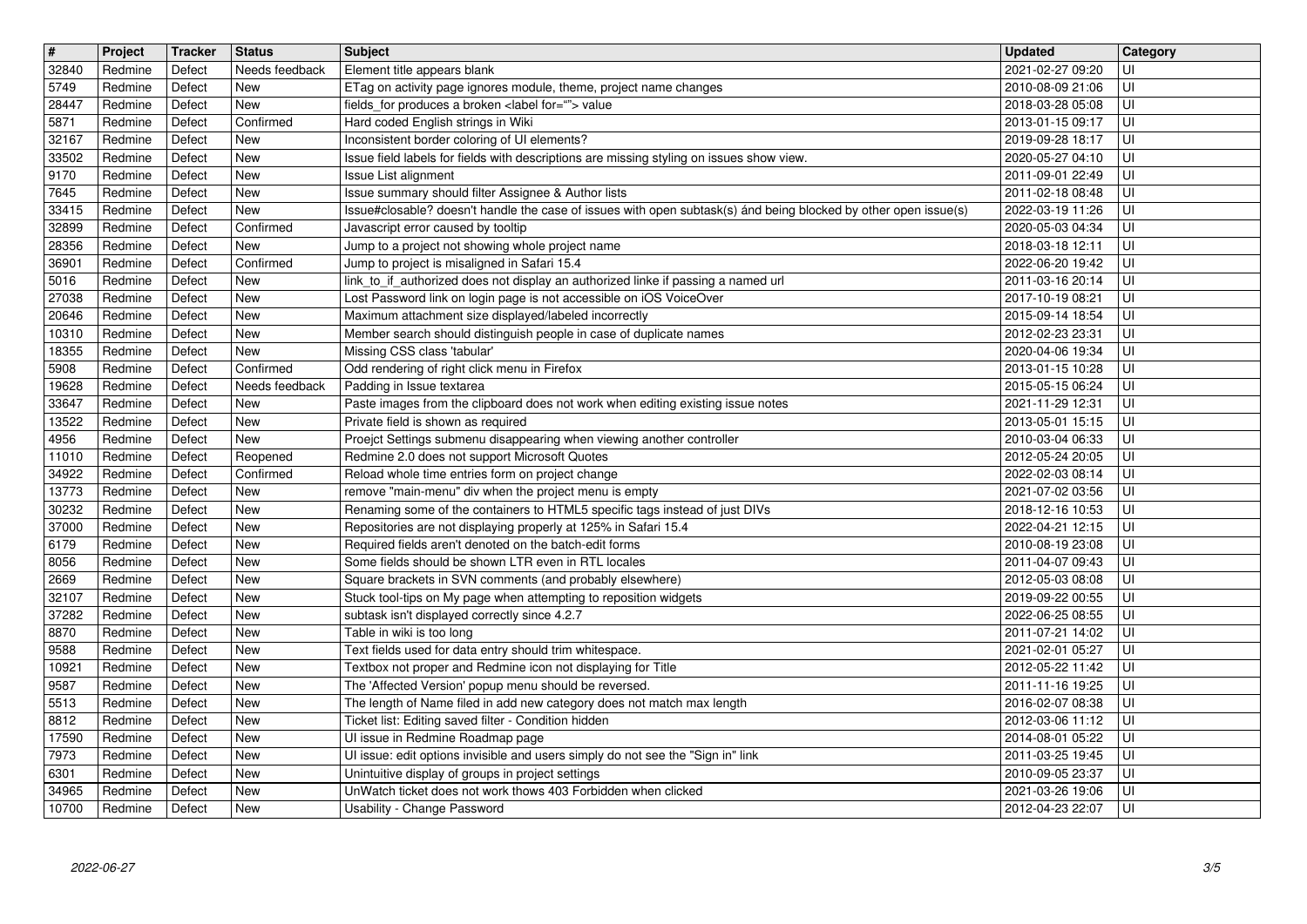| $\overline{\mathbf{H}}$ | Project            | Tracker          | <b>Status</b>               | Subject                                                                                                                                                                                             | <b>Updated</b>                       | <b>Category</b>                 |
|-------------------------|--------------------|------------------|-----------------------------|-----------------------------------------------------------------------------------------------------------------------------------------------------------------------------------------------------|--------------------------------------|---------------------------------|
| 36634<br>4043           | Redmine<br>Redmine | Defect<br>Defect | New<br><b>New</b>           | Usability: change "are you sure" texts.<br>username/password fields get autocompleted                                                                                                               | 2022-02-14 12:36<br>2015-12-13 13:39 | UI                              |
| 22171                   | Redmine            | Defect           | New                         | Wide tables intersect with the right panel                                                                                                                                                          | 2016-04-03 17:02                     | UI                              |
| 13012                   | Redmine            | Defect           | New                         | DE and FR: translation wrong for label user mail option only my events                                                                                                                              | 2013-01-29 08:39                     | Translations                    |
| 26090<br>9758           | Redmine<br>Redmine | Defect<br>Defect | New<br>New                  | Dutch (NL) translation: some small issues found during review of r16029 for #24407<br>French punctuation translation                                                                                | 2017-07-13 06:11<br>2011-12-08 21:37 | Translations<br>Translations    |
| 7668                    | Redmine            | Defect           | New                         | LDAP authentication & translation missing                                                                                                                                                           | 2011-03-23 08:55                     | Translations                    |
| 32515<br>33420          | Redmine<br>Redmine | Defect<br>Defect | New<br>Needs feedback       | locales: the "task" should be named as "issue"<br>Parent wrongly translated to "subproject of"                                                                                                      | 2019-11-26 07:14<br>2020-07-27 11:40 | Translations<br>Translations    |
| 34149                   | Redmine            | Defect           | New                         | Russian names for months in wrong declension                                                                                                                                                        | 2020-10-21 18:55                     | Translations                    |
| 13553                   | Redmine            | Defect           | <b>New</b>                  | Set plural label for spent time when less than one hour                                                                                                                                             | 2015-03-30 16:35                     | Translations                    |
| 25130<br>25106          | Redmine<br>Redmine | Defect<br>Defect | New<br>Confirmed            | support of agglutinative languages like Hungarian/Magyar<br>"Spent time" in all issues, show as 0 with no permission                                                                                | 2019-10-21 13:57<br>2017-03-16 13:17 | Translations<br>Time tracking   |
| 19861                   | Redmine            | Defect           | <b>New</b>                  | Activities "save" and "reset"of project setting have no effect if required "activities" custom filed exist                                                                                          | 2015-12-06 11:44                     | Time tracking                   |
| 29622                   | Redmine            | Defect           | New                         | Adding a 'Custom Field' to 'Activities (time tracking)' prevents time entry on project change                                                                                                       | 2021-12-07 09:16                     | Time tracking                   |
| 29069<br>33257          | Redmine<br>Redmine | Defect<br>Defect | Needs feedback<br>New       | API reports wrong date for time spent if issue start date is greater than spent_on date<br>Bulk edit for time entries does not support User filed                                                   | 2018-07-03 09:12<br>2020-04-06 08:23 | Time tracking<br>Time tracking  |
| 10627                   | Redmine            | Defect           | <b>New</b>                  | Calling API to time_entries.xml returns 404                                                                                                                                                         | 2012-07-07 11:50                     | Time tracking                   |
| 31637                   | Redmine            | Defect           | Confirmed                   | CSV and PDF export don't respect Time span format                                                                                                                                                   | 2021-03-14 14:24                     | Time tracking                   |
| 12663<br>31986          | Redmine<br>Redmine | Defect<br>Defect | New<br><b>New</b>           | Deleting an re-adding a repository duplicates all spent time from commit messages.<br>Error selecting issues between dates after upgrading redmine 2.3.2 to 4.0.x                                   | 2013-01-25 15:48<br>2019-09-12 19:25 | Time tracking<br>Time tracking  |
| 23983                   | Redmine            | Defect           | Needs feedback              | Estimated time and logged time always round down to full hours                                                                                                                                      | 2016-10-04 12:05                     | Time tracking                   |
| 13228<br>9090           | Redmine<br>Redmine | Defect<br>Defect | <b>New</b><br><b>New</b>    | Irritating IDs when failed to update time entries<br>Issue view does not show spent time if hours are zero                                                                                          | 2013-02-20 23:31<br>2017-06-07 00:18 | Time tracking<br>Time tracking  |
| 28129                   | Redmine            | Defect           | New                         | Last month period includes dates from current month                                                                                                                                                 | 2019-07-11 18:23                     | Time tracking                   |
| 34476                   | Redmine            | Defect           | New                         | Link_to_Timelog_query                                                                                                                                                                               | 2022-01-05 03:52                     | Time tracking                   |
| 16963<br>35927          | Redmine<br>Redmine | Defect<br>Defect | New<br>Confirmed            | Multi select custom field is broken in the report<br>Slow loading of /time_entries/new                                                                                                              | 2014-06-19 07:34<br>2021-10-03 07:41 | Time tracking<br>Time tracking  |
| 33912                   | Redmine            | Defect           | Confirmed                   | Sorting of multiple columns including Date column does not work                                                                                                                                     | 2020-11-17 16:04                     | Time tracking                   |
| 23189<br>25748          | Redmine            | Defect           | New                         | Spent time by filter, offset by one day                                                                                                                                                             | 2021-04-06 23:03                     | Time tracking                   |
| 29312                   | Redmine<br>Redmine | Defect<br>Defect | Confirmed<br>New            | Spent time details CSV export: issues' id, tracker & subject columns merged into one issue column<br>Spent time report does not show all logged time entries with parent task in different projects | 2020-03-03 00:05<br>2020-03-24 14:48 | Time tracking<br>Time tracking  |
| 13547                   | Redmine            | Defect           | Confirmed                   | Start calendars on not work                                                                                                                                                                         | 2016-06-13 17:19                     | Time tracking                   |
| 8620<br>12287           | Redmine<br>Redmine | Defect<br>Defect | <b>New</b><br>Confirmed     | The time tacking can't calculate the parent timing in Roadmap page<br>Time entries of private issues are visible by users without permission to see them                                            | 2011-06-15 19:17<br>2017-02-19 19:07 | Time tracking<br>Time tracking  |
| 35726                   | Redmine            | Defect           | Confirmed                   | Time Formatting does not apply to CSV exports                                                                                                                                                       | 2022-01-19 22:45                     | Time tracking                   |
| 17569                   | Redmine            | Defect           | New                         | Time spent in minutes ~ Rounding Error                                                                                                                                                              | 2015-03-31 19:42                     | Time tracking                   |
| 36181<br>35916          | Redmine<br>Redmine | Defect<br>Defect | New<br>New                  | Time tracking enumeration Activities are duplicated and counted separately in reports<br>Time-Entries CSV export is broken                                                                          | 2021-11-10 22:24<br>2021-10-18 09:40 | Time tracking<br>Time tracking  |
| 14157                   | Redmine            | Defect           | <b>New</b>                  | Timelog Report. No message about the 100 column limits.                                                                                                                                             | 2017-03-28 17:15                     | Time tracking                   |
| 16482                   | Redmine            | Defect           | New                         | Wrong search query for timelog, when timezone not UTC                                                                                                                                               | 2022-03-25 21:23                     | Time tracking                   |
| 24723<br>22861          | Redmine<br>Redmine | Defect<br>Defect | Confirmed<br>Needs feedback | [regression?] r10132's changes were reverted with r15569<br>Allow themes to override responsive style sheet.                                                                                        | 2017-01-10 15:41<br>2016-05-30 10:17 | Third-party libraries<br>Themes |
|                         |                    |                  |                             |                                                                                                                                                                                                     |                                      |                                 |
|                         |                    |                  |                             |                                                                                                                                                                                                     |                                      |                                 |
|                         |                    |                  |                             |                                                                                                                                                                                                     |                                      |                                 |
|                         |                    |                  |                             |                                                                                                                                                                                                     |                                      |                                 |
|                         |                    |                  |                             |                                                                                                                                                                                                     |                                      |                                 |
|                         |                    |                  |                             |                                                                                                                                                                                                     |                                      |                                 |
|                         |                    |                  |                             |                                                                                                                                                                                                     |                                      |                                 |
|                         |                    |                  |                             |                                                                                                                                                                                                     |                                      |                                 |